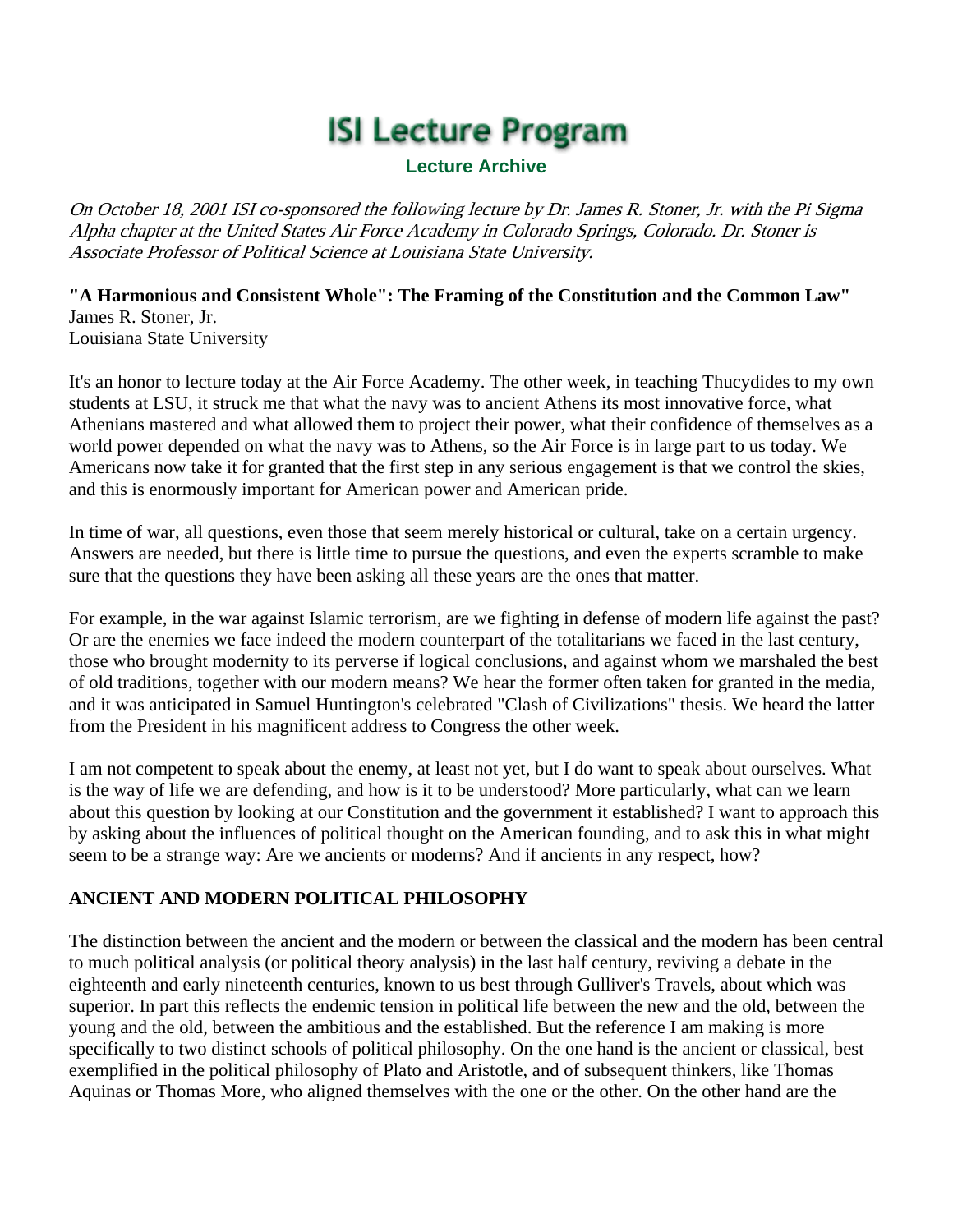modern political theorists in the line of Machiavelli, Hobbes, Locke, Rousseau, Hegel, Mill, and the like; there are many variations among them, for the modern seems to spawn competition to be more modern yet. To see how these two schools of thought differ from one another, let me begin by noting what they have in common.

First, both start from the premises of philosophy: that the world, or at any rate the political world, is intelligible to human reason, which can understand human nature and its place in the whole and which is self-conscious about the limited character of human knowledge. Philosophy is the love of wisdom rather than wisdom itself, to be sure, but these thinkers are confident that there is a certain wisdom about political things that can be grasped even if we are ultimately ignorant about first things. Philosophy here is to be distinguished from such other claims to know as tradition, religious law, or poetic insight.

Second, both ancient and modern political philosophers show a devotion to the common good, and in this way, it might be said that they are all republican. They hold that the common good can be arrived at through deliberation, in some sort of public assembly, or at least that a writer can appeal to some such forum, if only in the imagination. Political philosophers might make their peace with monarchy, but theirs is always a mixed monarchy or a monarchy with a republican origin or end. Deliberation in a republican setting is a sort of counterpart to dialectic or dialogue in philosophy, though of course the two are distinct in their end: whether to act or just to know.

A third point of confluence between ancients and moderns is their recognition of the partisan character of political life, at least in a republican government. This is the classic political paradox, that claims to the common good are in fact typically partial, that is, they privilege the good of one's own faction, of those like oneself. The fundamental partisan distinction is between the many and the few, but there is a certain fluidity here, as there are different groups of "few," and maybe even a different character in the many from one place to another.

Finally, political philosophy of either stripe includes an analysis of necessity and choice, for it begins with the view that politics is not determined solely by gods or fate or intractable causation, but neither is the political world like clay that can be formed into any shape at all by the potter. Causation in human affairs is not absolute, but there is much that is intractable about politics: partisanship itself, war, relative scarcity, mortality.

What then distinguishes the ancients from the moderns? Again, let me suggest four things.

First, the ancient and modern political philosophers posit different ends of a good political order. For the ancients, the end of politics is virtue, or the cultivation of virtue; for the moderns the end of politics is liberty or freedom. Now, the ancients, too, celebrated liberty, for there is no true virtue without it, as coerced actions cannot be called virtuous. Likewise, the moderns often praise virtue as needed for the establishment of liberty or its preservation. There are thus plenty of political maxims that ancients and moderns can share. Still, for the ancients liberty was the condition for virtue, while for moderns the relation is reversed. Another way of seeing this distinction is to note the relative importance in their worlds of war and commerce.

Second, ancients and moderns differ in their terms of political analysis. For the former, the central concept of political science is the politeia, the regime or form of government or constitution. Moderns, by contrast, are always concerned with power and its structures. Again, this difference might seem to be only a matter of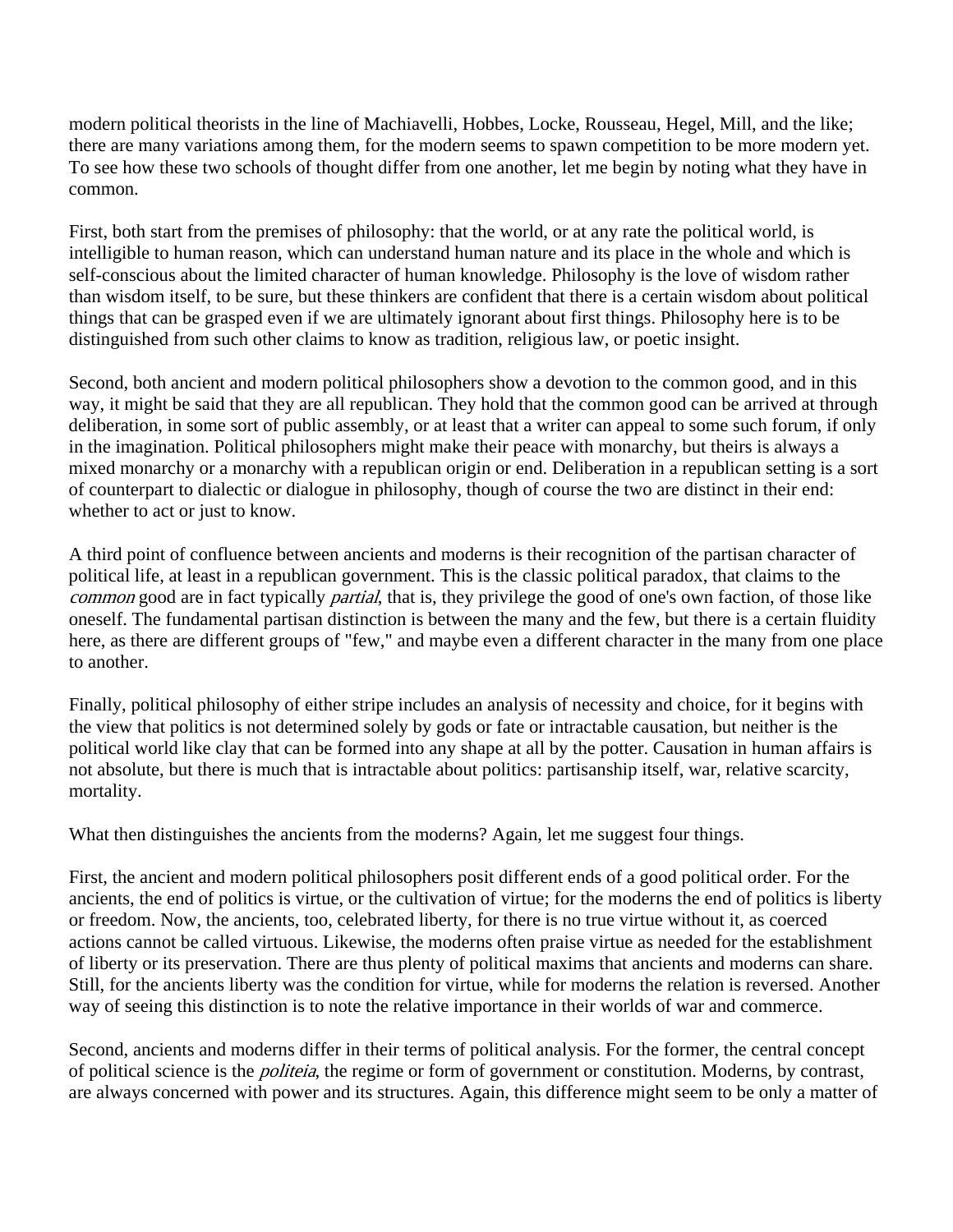emphasis: Moderns are also interested in the question of the form of government, while the ancients were certainly aware of the necessities of power. But for the ancients, the fundamental question of politics concerned the form of government: What is the best regime, absolutely and in the circumstances at hand? For the moderns, the political question concerns the extent of and limits on political power: How much government do we want?

A third contrast concerns the structure of society. For the ancients, the principal social issue was the division of the classes and the ordering of their relative roles in governance. The fundamental unit of society is the family, or rather the household, which consists of the family and its servants or slaves. (The ancients accepted slavery as necessary for the provision of life's needs, to provide the heads of households the leisure for politics and other noble pursuits.) The moderns posit a classless or at least a fluid society with a dynamic and growing political economy. This allows the abandonment of slavery or even requires its suppression. The fundamental unit of society is the individual. Consequently, the ancients tend to prefer aristocracy, or where there are too few good men, a mixed regime; modernity moves toward considering democracy, not so much to be the best regime, as to be the only legitimate one.

Fourthly, for the ancients, the best political arrangement was a polis, a city where citizens can know each other as friends, or friends of friends, and so can know each other's virtues (and vices); this city would be knit together by common piety and shared traditions. Moderns invent the state, a sort of polis within a society, distinct from society, not to mention from church or churches, and states can cover substantially more territory, indeed can aspire to be universal. The basis of the modern state is science, whose first principles are openly proclaimed. Modern political science is not hidden or esoteric, but enlightened.

## **AMERICA IN THIS LIGHT**

On these terms, is American government more classical or more modern? This might seem a preposterous question to ask. All the things I just described as modern are clearly American: liberty, concern with the extent of government, a dynamic economy and society focused on the individual, and a state or government over a large territory. Surely the claim to be something new, to promise a 'new order of the ages,' is characteristically American. We live in the 'New World,' and we name our political movements 'New Freedom,' 'New Deal,' 'New Frontier,' 'New Federalism,' and so forth. Moreover, anyone who has read The Federalist Papers can see the influence of modern political thought upon the authors' defense of the Constitution. The discussion of faction, for example, notes that modern legislation 'involves the spirit of party and faction in the necessary and ordinary operations of Government.' The discussion of executive energy as "a leading character in the definition of good government' likewise betrays the vigorous sense of the powers of organization and command that characterizes the advocates of the modern state.

Contemporary political scientists and historians tend to analyze the question of classical or modern influence on American government in four ways. First are those who unabashedly consider American government to be modern, even the pride of modernity. This was the standard interpretation of the Progressives, who wrote the twentieth century textbooks on American government and are still in that way very influential on our self-understanding. In fact, they tended to distrust the original Constitution as including some traditional elements that cut against its modernizing thrust, so they applaud all that makes it more democratic, from the Civil War Amendments, which their successors interpret today as an engine for further social change, to the Progressive Amendments that extended the vote to women, made Senators popularly elected, and enhanced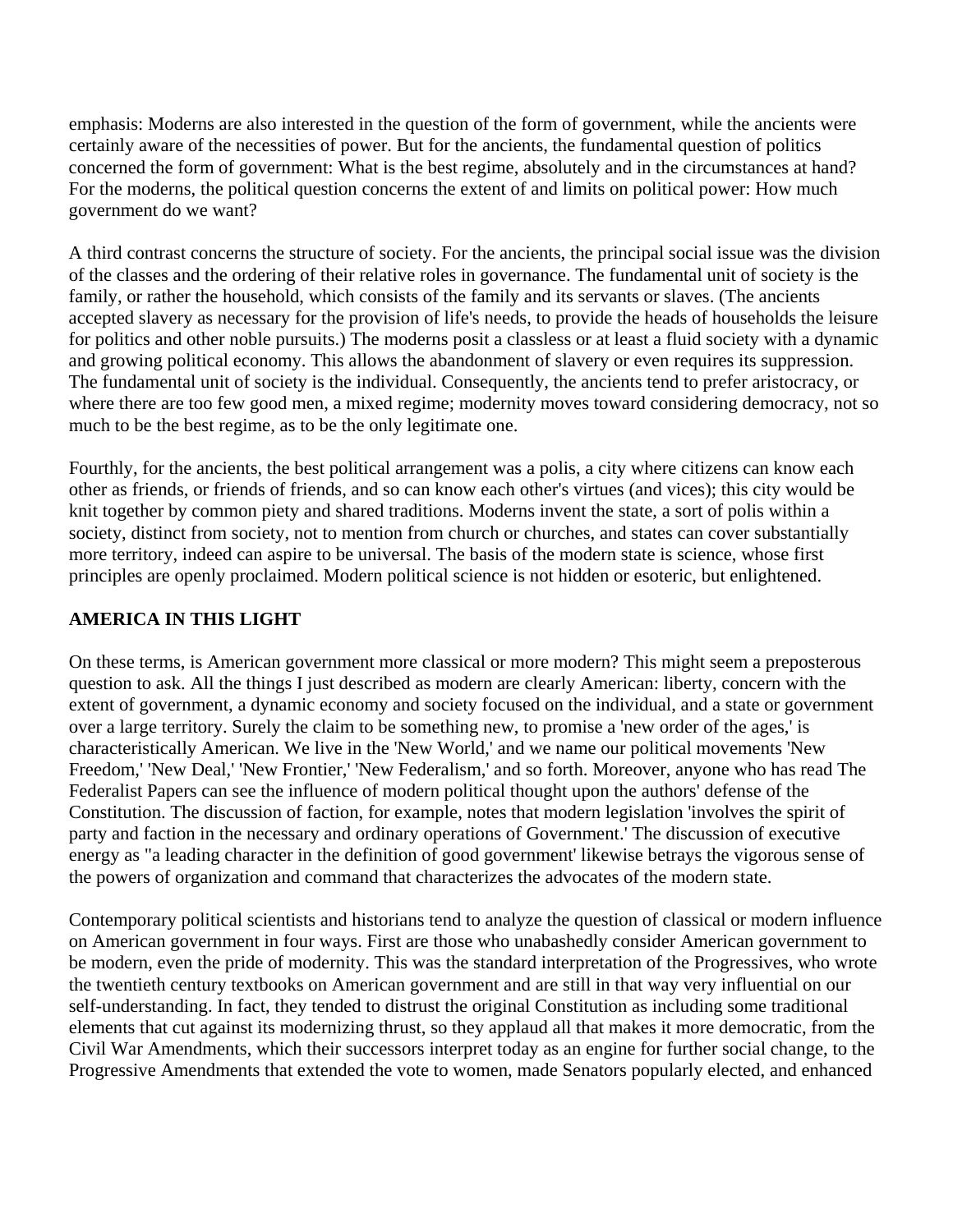the federal government's power to tax.

A second group of states' rights conservatives, especially in the circle around the late Mel Bradford, likewise suppose that there is much that is modern in the federal Constitution, but for that reason there is much about it that they distrust, especially as it was interpreted by the Union forces in and after the Civil War. There is much to be learned from their critique of the dominant Progressive reading, though to my mind they sell short the complex character of the Founding, even as they celebrate traditional complexity. In particular, I think they tend to understate the undoubted modern or liberal influences in the Constitution, especially as regards the federal business of protection and commerce, and the moral disapproval of slavery from the start.

A third group stress the modern influences, like the first, but make a sophisticated argument that the differences between ancients and moderns has been exaggerated. Put most baldly, they argue that John Locke is simply what Aristotle would have been had he seen his theory (mis)appropriated by Christian scholastics. On this reading, modern political theory involves a reassertion of something like classical virtue, including the virtue of prudence in statesmanship, but now hides virtue under the name of liberty, since classical virtue had been softened by religious adoption. There is some truth, I think, in this claim, but it too greatly understates the genuine novelty of the modern project, especially in regards to political economy, and it too easily assimilates the virtues of the businessman to those of the statesman. And they have little or nothing to say about the family as a traditional institution in the modern world, in fact readily adopting the modern critique.

Historians who posit a classical republican influence on the Founding constitute a fourth group, though they are rarely sophisticated in their analysis of the political theory at issue and thus pass over the distinction between Aristotle's *Politics* and Machiavelli's *Discourses*. One has only to look at the architecture and iconography of Washington, D.C., to know there is some truth to this, but whether they mean anything beyond what the third group mean is not clear, for the third group admit that the symbols and even some of the substance of ancient republicanism were borrowed by the modern republic's progenitors.

#### **THE COMMON LAW ELEMENTS OF AMERICAN CONSTITUTIONALISM**

My suggestion is that we have to understand a further element as well, the common law dimension of American constitutionalism, and that the result is a complex, mixed regime. What do I mean?

Common law was the unwritten law of England, existing there 'from time immemorial.' It is customary law, but formalized in the records of courts, in precedents. It is not exactly natural law, for it does not claim authority over men in all times and places, nor does it restrict its rules to a high level of generality, but it was held to contain nothing contrary to natural law and made natural law maxims its own. Common law process was adversarial and its judges were drawn from the bar; and the judges sat together with a jury, charged with finding fact, made up of 'twelve good men and true.' Though essentially unwritten, common law developed a tradition of declaring its leading principles in written documents such as Magna Charta or the Petition of Right. In all of this, English common law can be contrasted with civil law, descended from the law of Rome. The latter was codified rather than unwritten, and included among its maxims that the will of the prince (or government) had the force of law. The civil law method of trial is inquisitorial rather than adversarial, its judges usually form a separate order from its attorneys, and its courts are more apt to sit as a panel of judges than as judge and jury.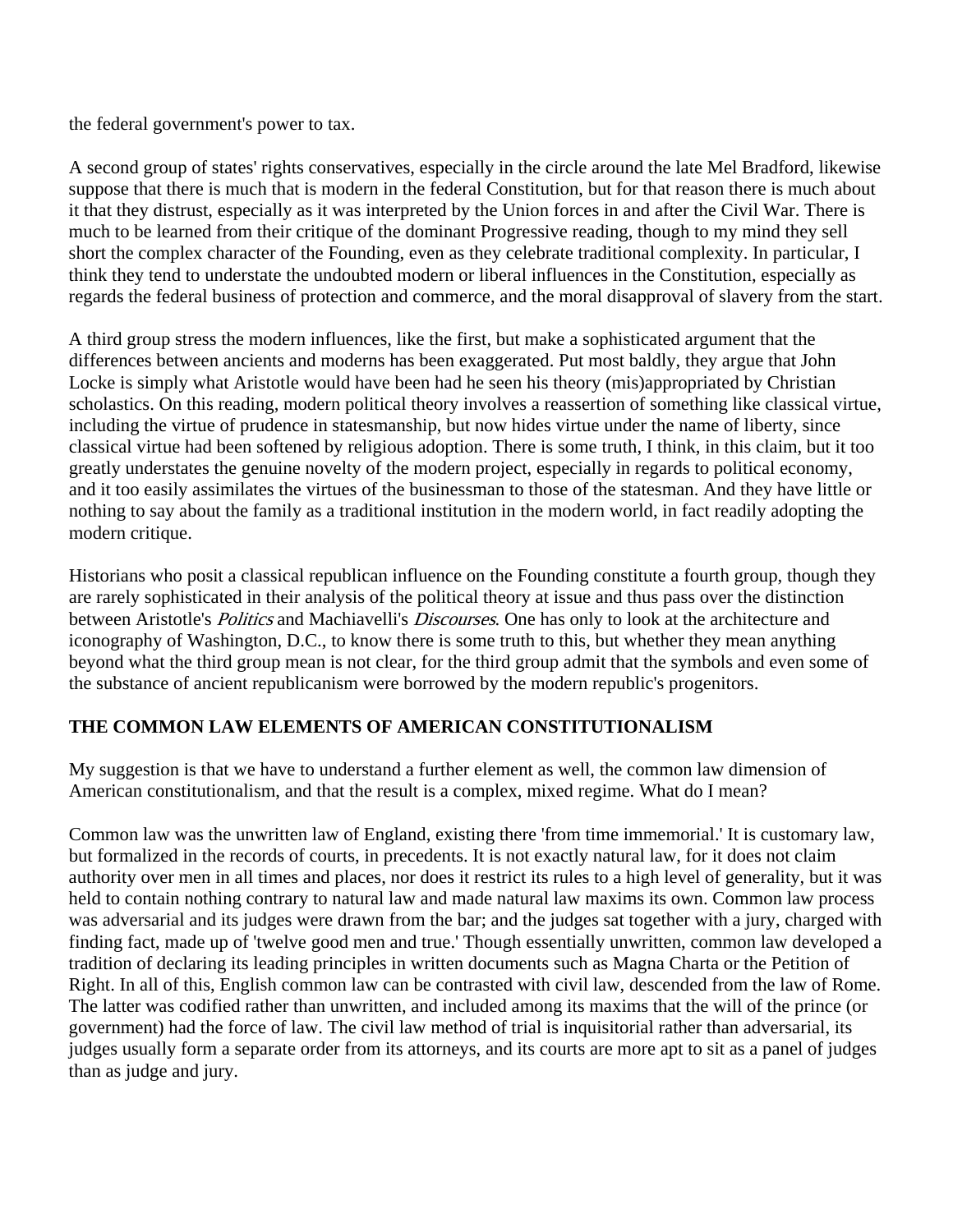The American colonists carried along the common law when they came to America (and quite literally carried many of its books), and the colonies and, upon Independence, all the states declared the common law still in force, so far at least as was consistent with their circumstances and not overridden by their statutes. And they put many principles of common law in writing in their constitutions and bills of rights. Let me note five respects in which the common law appears in the federal Constitution and the story of its framing.

First, common law appears in the definition of 'judicial power,' established for the federal government in Article III. This is apparent from the summary of common law I just gave, for many of its elements are readily recognizable in our law today. Some are explicit in the Constitution, such as the requirement of trial by jury; some are implicit, like the rule of precedent (though this was explicitly mentioned by Publius in Federalist no. 78). Common law appears also in a number of specifics: Due process is a common law term, developed in the interpretation of Magna Charta and seen to encompass many of the other protections in the federal Bill of Rights.

Second, the common law way of thinking appears in the distribution of power between the federal government and the states. On the one side, federal powers are granted by enumeration rather than by definition, and this is typical of common law documents, such as the English Bill of Rights. The basic principle is thus left unwritten, which allows for flexibility in interpretation, but the enumeration is specific, guaranteeing a core that cannot be defined away. On the other side, sovereignty in the states is residual, and it includes not only the police power but the continued authority of common law, for common law strictly speaking was a matter of state law, where property was recorded and protected, marriages and families formed, crimes tried and punished, and the like.

A third appearance of common law thinking is in the Supremacy Clause of the Constitution, in Article VI. This, it might be noted, was not James Madison's idea: He would have adjusted federal and state relations by giving Congress a veto on state laws. The Supremacy Clause is introduced in the Philadelphia Convention not in the Virginia but in the New Jersey Plan, supported by the smaller states. It insures that conflicts between the federal and state governments will not be structured into the system as government-togovernment showdowns, but will be adjusted when possible in the ordinary courts of law as issues arise in law among individuals or among governments suing as individuals. Though this does not of itself mandate judicial review by courts of legislation passed at their own level of government under their own constitution, it does suggest judicial review of state laws under the federal constitution, in both state and federal courts.

Fourth, common law thinking appears in the Bill of Rights. I already mentioned the Due Process Clause, but it is worth adding mention of the process of the Bill of Rights' formation. Many resisted adoption of the Constitution because of its lack of a genuine bill of rights on the traditional model, and the great compromise which led to the Bill of Rights (states agreed to ratify the Constitution without a bill of rights, while the Federalists promised to introduce one as amendments) added the good old law to the new form of government. Moreover, and most importantly, the common law heritage appears in the way civil rights and liberties were conceived: not on the whole as absolute spheres of privacy, but as room for exercise of free will; not negating right and wrong, but leaving right to be done in the first place by individuals acting on their own initiative.

Finally, in the Amendment Clause in Article V one finds an American innovation that adopts a common law perspective. Common law, though traditional, was always flexible. It could change as circumstances change (there is no other way for law to stay the same, is there?), through the workings of judicial reason, through